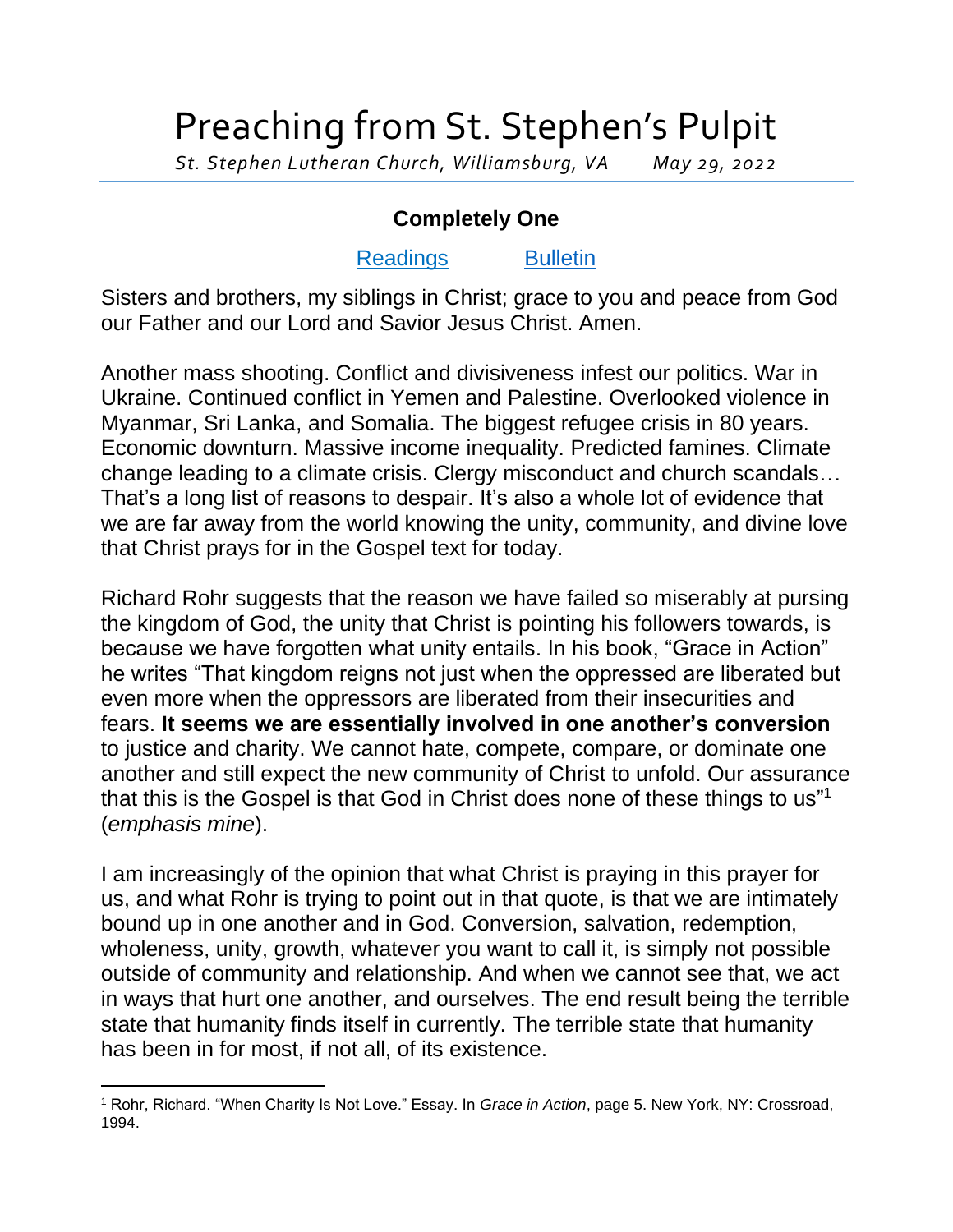Over two thousand years ago Christ prayed that we might be one the way that he and God are one. How's that been going for us? Not well, right? And that is because we have become adept at staying blind to the basic reality that humanity is bound up together. I'd go even further and say that it's not just humanity, but all life is bound up together in the source of life, God. So not only do our actions harm one another and ourselves, we harm creation too, we harm **all** life.

Two thousand years since Christ came to earth to teach us this fundamental aspect of reality and we still struggle to learn it and believe it. Over the centuries some have seemed to understand it, but we're awfully good at ignoring or even attacking them. Gandhi understood this teaching, as did the likes of Martin Luther King Jr., Oscar Romero, and others who worked for justice and peace for all. How did the world respond to those teachers? Murdered, every one of them. The world hates the message that our lives are bound up in one another's.

Of all the great religions and philosophies since Christ I think perhaps Buddhism has come the furthest in teaching this to people. One of the key concepts in Buddhism is that of *dharma*, which is often described as "reality as-it-is." The practice of Buddhism then, is often understood to be learning to see things as they are…another way of saying mindfulness. And seeing reality as it is means seeing that all life within reality is interconnected. Once we learn to see this interconnectedness, we can become mindful of it. Once we become mindful of it, we can start to live in ways that acknowledge and express it.

This awareness of our interconnectedness leads to compassion, grace, and love. It is also the cornerstone of justice, charity, and peace. A greater awareness of how we are one is an awareness of the kingdom of God. Christ is praying that we may become "completely one."<sup>2</sup> But I tend to think that in God, given *imagio dei* (that is the teaching that humanity has been made in God's image), we are **already** one. It's just that we do not live as though that were true. We do not seem to naturally understand this part of our reality. Perhaps this is what Christ means when he explains that "the world does not know"<sup>3</sup> God. We do not know unity, interconnectedness, oneness; and therefore we do not **truly** know God.

<sup>2</sup> John 17:23b (NRSV)

<sup>3</sup> John 17:25a (NRSV)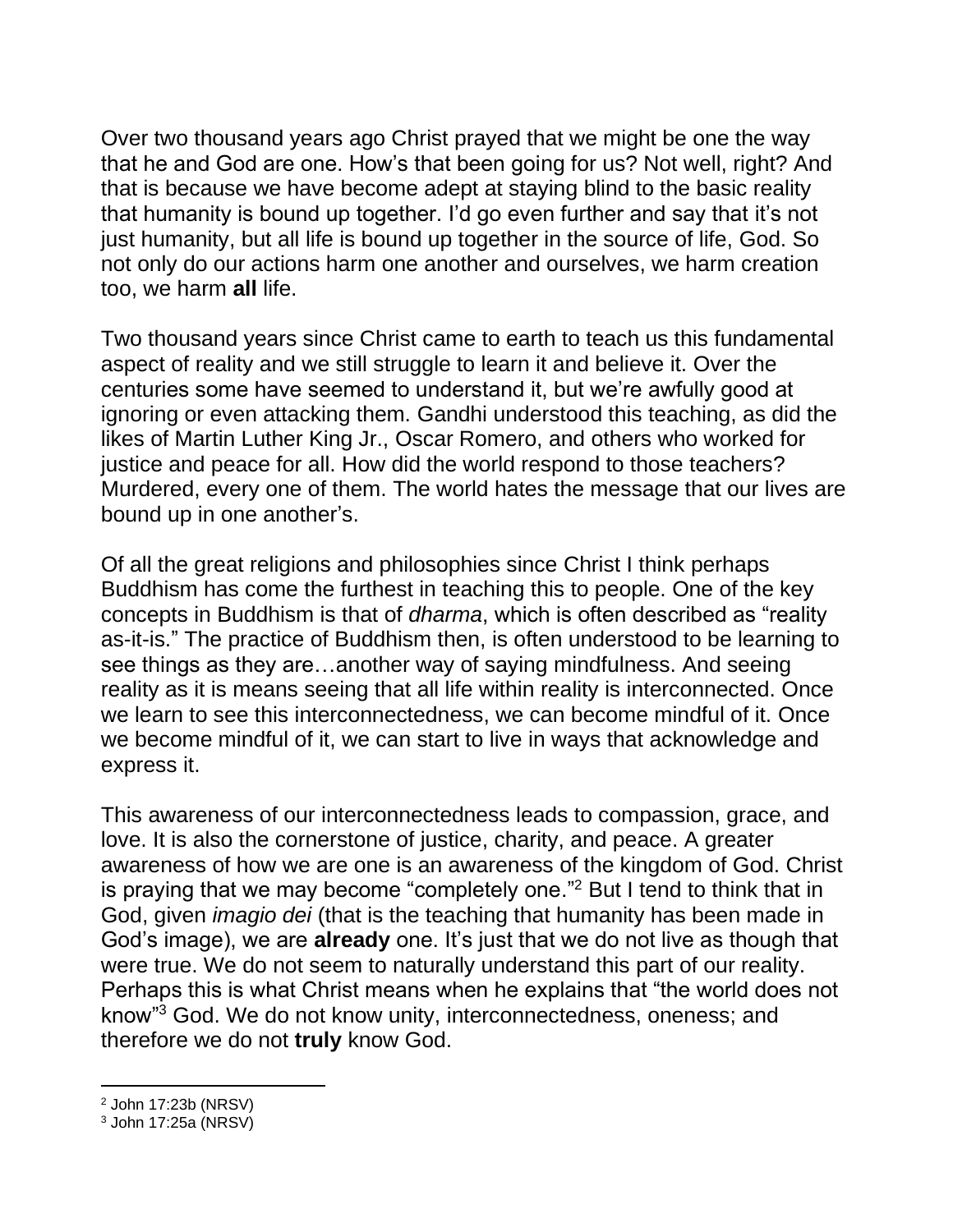All of the reasons we have to lament that I listed off at the start of this sermon are manifestations of our unwillingness to acknowledge the simple reality that we are all interconnected. We are one in God's image, one in God's gaze, one in God's heart. When we live out of our own wants and desires, when we act, speak, and think selfishly; we deny the reality of our interconnectedness. We deny the reality of the world around us. We deny the love of God for all.

This prayer of Christ, which is prayed not just for his disciples, but also for us (the opening verse of the Gospel reading illustrates this), is a prayer for an awareness of reality as-it-is. Christ and God are one. And if we were better at being who God made us to be, then we would be one with God in Christ too. But we're lousy at being who God made us to be, in part because we do not recognize that a fundamental part of who God made us, and all of humanity to be, is being bound up, one with one another.

And unfortunately, we Americans in particular, are not great at community and unity. Our overemphasis on individualism makes it very difficult to be aware of our interconnectedness. Our overemphasis on our freedoms and rights, often at the expense of emphasizing our responsibilities, makes it nearly impossible to proclaim that we absolutely **need** one another. And that when one part of the body of humanity is harmed, the entire body of humanity is harmed too.

Christ proclaimed unity with God to be the goal of the Way of Christ. And unity with God is only fully realized when we understand that our unity with one another is one expression of our unity with God. Now, I am not arguing for homogeny. God created us as diverse and varied peoples. And I believe that we find numerous blessings in that diversity of opinion, thought, and experience. But Christ shows us that we can pursue unity even as we celebrate diversity. This Way of Christ, balancing diversity and unity, can only be achieved if we hold the love of God as central to our unity.

We can love one another, even as we do not always agree with one another. What a concept! But it is only possible if we love and worship God above loving and worshipping the things that make us different. We can be united in God when we are willing to say that the love of God is more important than the ways in which we choose to divide ourselves. When we can truly see the face of Christ in our neighbors, even the neighbors we cannot stand, then we can know the unity of God.